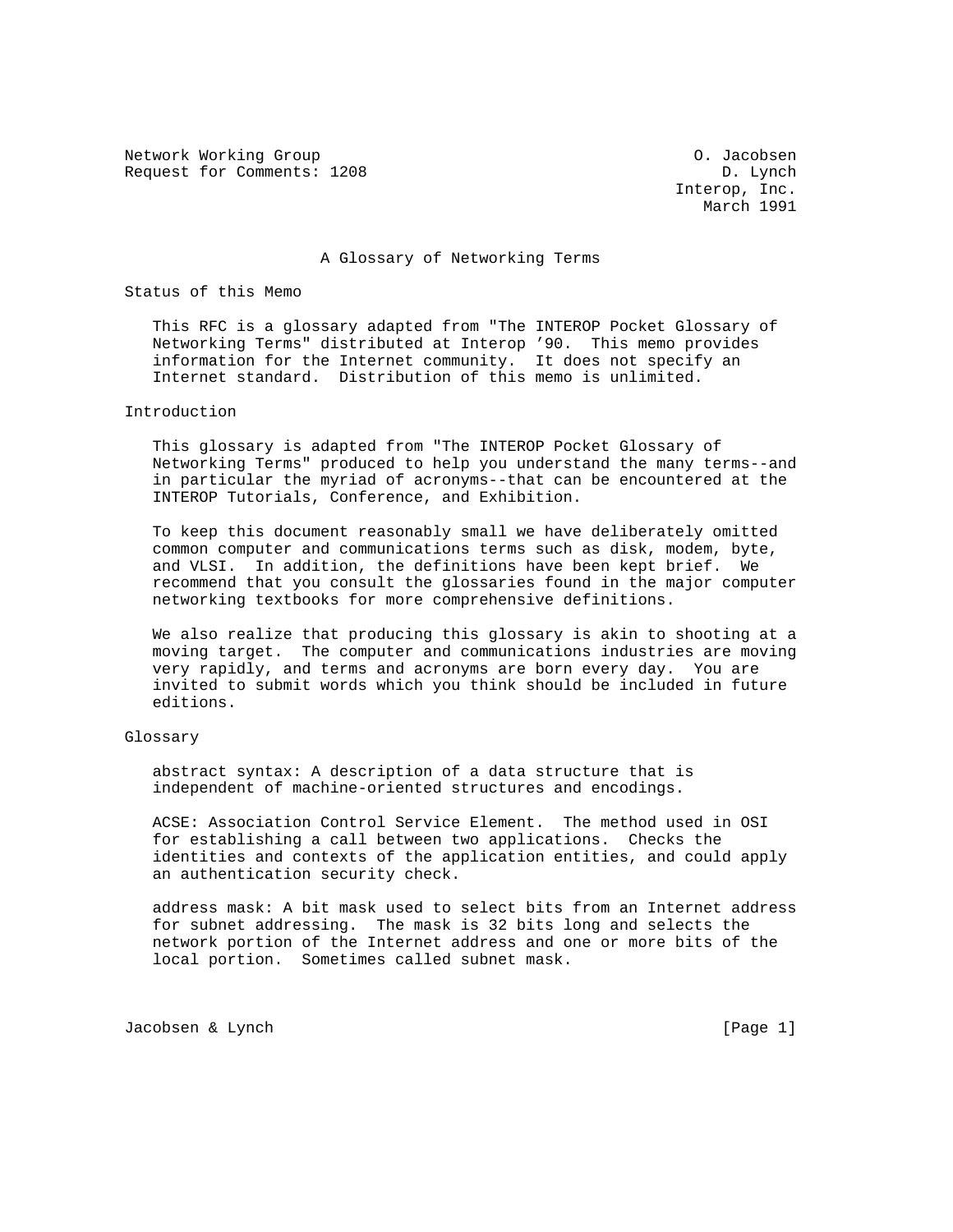address resolution: A means for mapping Network Layer addresses onto media-specific addresses. See ARP.

 ADMD: Administration Management Domain. An X.400 Message Handling System public service carrier. Examples: MCImail and ATTmail in the U.S., British Telecom Gold400mail in the U.K. The ADMDs in all countries worldwide together provide the X.400 backbone. See PRMD.

 agent: In the client-server model, the part of the system that performs information preparation and exchange on behalf of a client or server application. See NMS, DUA, MTA.

 ANSI: American National Standards Institute. The U.S. standardization body. ANSI is a member of the International Organization for Standardization (ISO)

 AOW: Asia and Oceania Workshop. One of the three regional OSI Implementors Workshops, equivalent to OIW and EWOS.

 API: Application Program Interface. A set of calling conventions defining how a service is invoked through a software package.

 Application Layer: The top-most layer in the OSI Reference Model providing such communication services as electronic mail and file transfer.

 ARP: Address Resolution Protocol. The Internet protocol used to dynamically map Internet addresses to physical (hardware) addresses on local area networks. Limited to networks that support hardware broadcast.

 ARPA: Advanced Research Projects Agency. Now called DARPA, the U.S. government agency that funded the ARPANET.

 ARPANET: A packet switched network developed in the early 1970s. The "grandfather" of today's Internet. ARPANET was decommissioned in June 1990.

 ASN.1: Abstract Syntax Notation One. The OSI language for describing abstract syntax. See BER.

 attribute: The form of information items provided by the X.500 Directory Service. The directory information base consists of entries, each containing one or more attributes. Each attribute consists of a type identifier together with one or more values. Each directory Read operation can retrieve some or all attributes from a designated entry.

Jacobsen & Lynch [Page 2]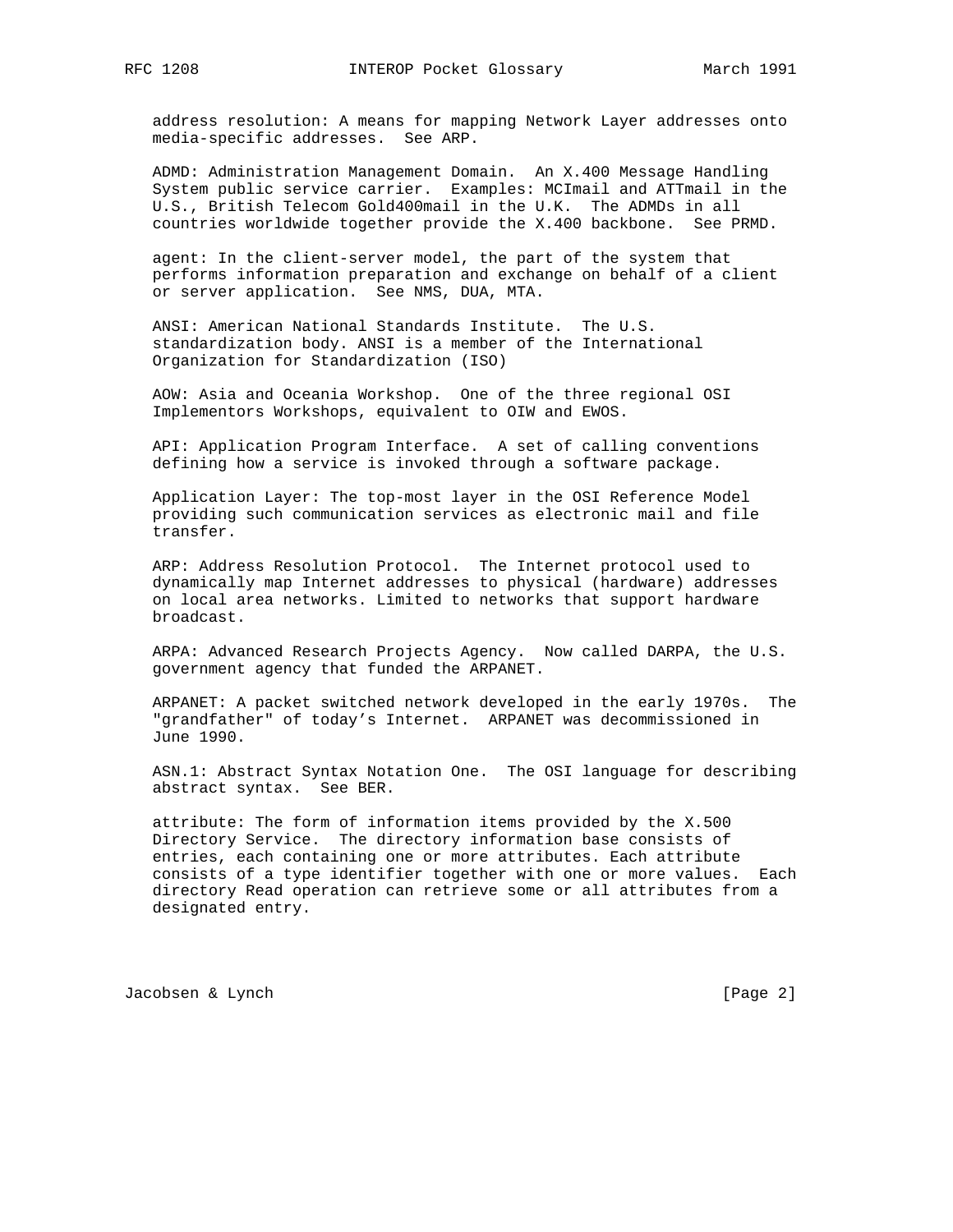Autonomous System: Internet (TCP/IP) terminology for a collection of gateways (routers) that fall under one administrative entity and cooperate using a common Interior Gateway Protocol (IGP). See subnetwork.

 backbone: The primary connectivity mechanism of a hierarchical distributed system. All systems which have connectivity to an intermediate system on the backbone are assured of connectivity to each other. This does not prevent systems from setting up private arrangements with each other to bypass the backbone for reasons of cost, performance, or security.

Bart Simpson (R): Internet and OSI cult hero.

 baseband: Characteristic of any network technology that uses a single carrier frequency and requires all stations attached to the network to participate in every transmission. See broadband.

 BER: Basic Encoding Rules. Standard rules for encoding data units described in ASN.1. Sometimes incorrectly lumped under the term ASN.1, which properly refers only to the abstract syntax description language, not the encoding technique.

 big-endian: A format for storage or transmission of binary data in which the most significant bit (or byte) comes first. The reverse convention is called little-endian.

 BITNET: Because It's Time NETwork. An academic computer network based originally on IBM mainframe systems interconnected via leased 9600 bps lines. BITNET has recently merged with CSNET, The Computer+Science Network (another academic computer network) to form CREN: The Corporation for Research and Educational Networking. See CSNET.

 BOC: Bell Operating Company. More commonly referred to as RBOC for Regional Bell Operating Company. The local telephone company in each of the seven U.S. regions.

 bridge: A device that connects two or more physical networks and forwards packets between them. Bridges can usually be made to filter packets, that is, to forward only certain traffic. Related devices are: repeaters which simply forward electrical signals from one cable to another, and full-fledged routers which make routing decisions based on several criteria. In OSI terminology, a bridge is a Data Link Layer intermediate system. See repeater and router.

 broadband: Characteristic of any network that multiplexes multiple, independent network carriers onto a single cable. This is usually

Jacobsen & Lynch [Page 3]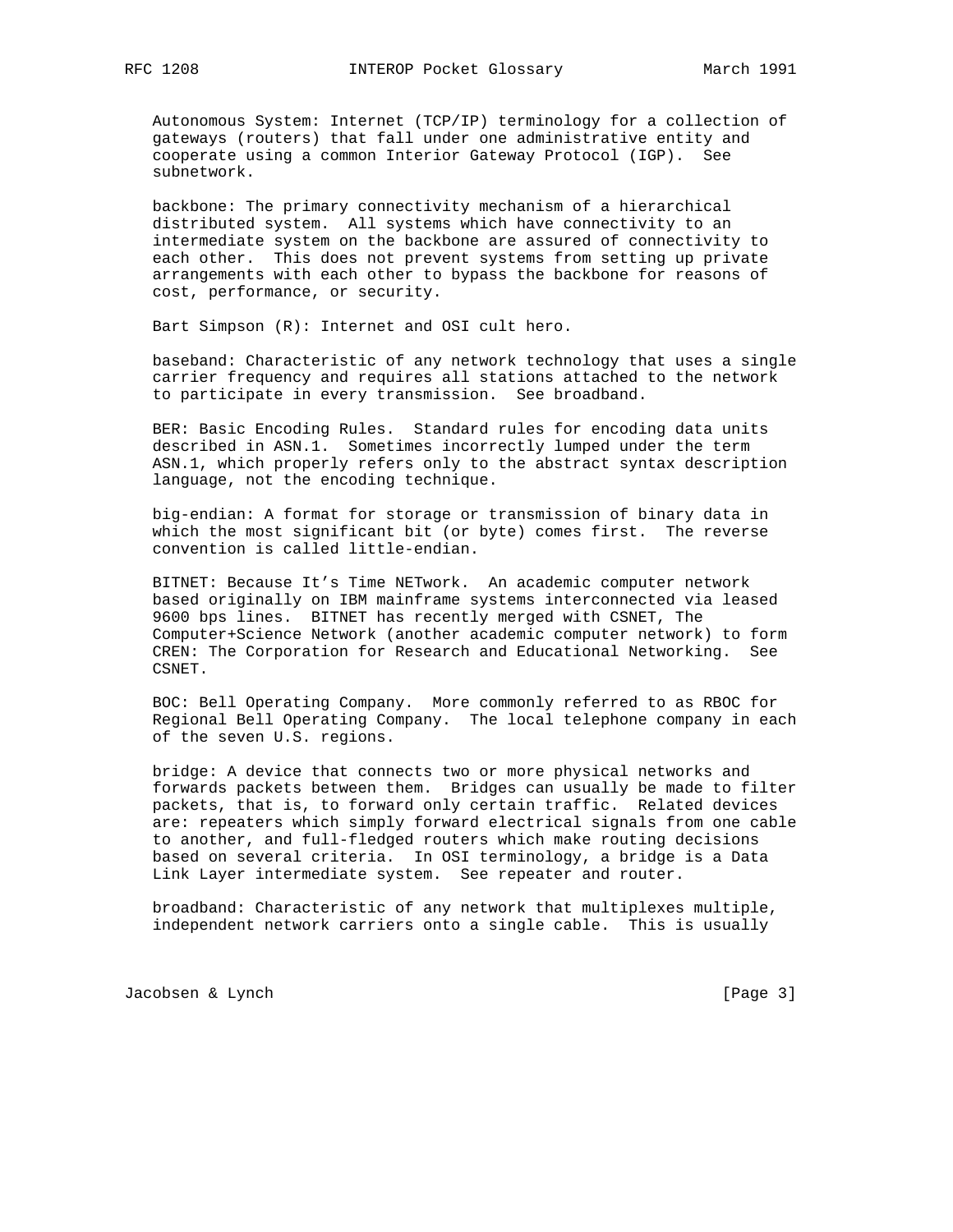done using frequency division multiplexing. Broadband technology allows several networks to coexist on one single cable; traffic from one network does not interfere with traffic from another since the "conversations" happen on different frequencies in the "ether," rather like the commercial radio system.

 broadcast: A packet delivery system where a copy of a given packet is given to all hosts attached to the network. Example: Ethernet.

 BSD: Berkeley Software Distribution. Term used when describing different versions of the Berkeley UNIX software, as in "4.3BSD UNIX."

 catenet: A network in which hosts are connected to networks with varying characteristics, and the networks are interconnected by gateways (routers). The Internet is an example of a catenet. See IONL.

 CCITT: International Consultative Committee for Telegraphy and Telephony. A unit of the International Telecommunications Union (ITU) of the United Nations. An organization with representatives from the PTTs of the world. CCITT produces technical standards, known as "Recommendations," for all internationally controlled aspects of analog and digital communications. See X Recommendations.

 CCR: Commitment, Concurrency, and Recovery. An OSI application service element used to create atomic operations across distributed systems. Used primarily to implement two-phase commit for transactions and nonstop operations.

 client-server model: A common way to describenetwork services and the model user processes (programs) of those services. Examples include the name-server/name-resolver paradigm of the DNS and file server/file-client relationships such as NFS and diskless hosts.

 CLNP: Connectionless Network Protocol. The OSI protocol for providing the OSI Connectionless Network Service (datagram service). CLNP is the OSI equivalent to Internet IP, and is sometimes called ISO IP.

 CLTP: Connectionless Transport Protocol. Provides for end-to-end Transport data addressing (via Transport selector) and error control (via checksum), but cannot guarantee delivery or provide flow control. The OSI equivalent of UDP.

 CMIP: Common Management Information Protocol. The OSI network management protocol.

Jacobsen & Lynch [Page 4]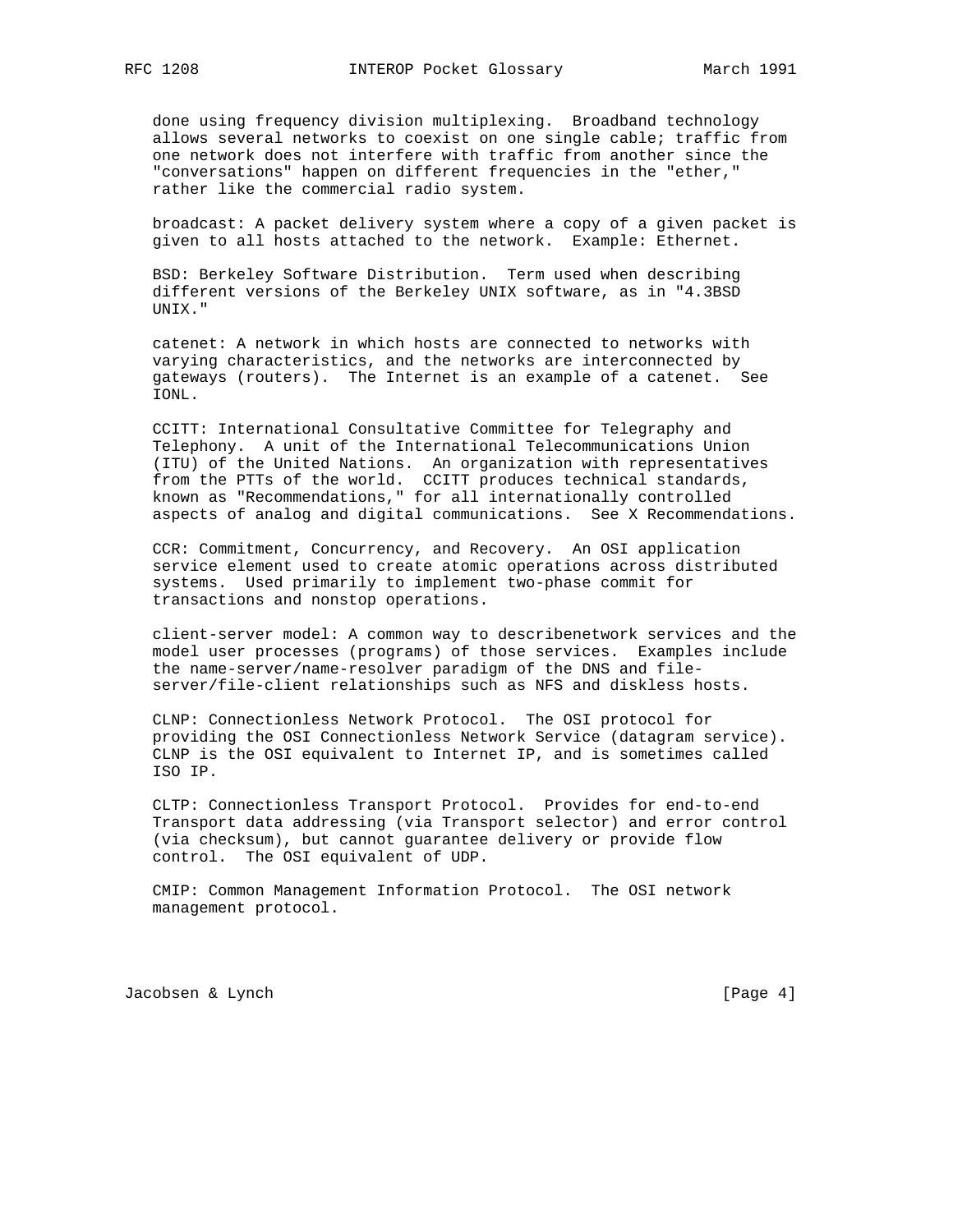CMOT: CMIP Over TCP. An effort to use the OSI network management protocol to manage TCP/IP networks.

 connectionless: The model of interconnection in which communication takes place without first establishing a connection. Sometimes (imprecisely) called datagram. Examples: LANs, Internet IP and OSI CLNP, UDP, ordinary postcards.

 connection-oriented: The model of interconnection in which communication proceeds through three well-defined phases: connection establishment, data transfer, connection release. Examples: X.25, Internet TCP and OSI TP4, ordinary telephone calls.

 core gateway: Historically, one of a set of gateways (routers) operated by the Internet Network Operations Center at BBN. The core gateway system forms a central part of Internet routing in that all groups must advertise paths to their networks from a core gateway, using the Exterior Gateway Protocol (EGP). See EGP, backbone.

 COS: Corporation for Open Systems. A vendor and user group for conformance testing, certification, and promotion of OSI products.

 COSINE: Cooperation for Open Systems Interconnection Networking in Europe. A program sponsored by the European Commission, aimed at using OSI to tie together European research networks.

CREN: See BITNET and CSNET.

 CSMA/CD: Carrier Sense Multiple Access with Collision Detection. The access method used by local area networking technologies such as Ethernet.

 CSNET: Computer+Science Network. A large computer network, mostly in the U.S. but with international connections. CSNET sites include universities, research labs, and some commercial companies. Now merged with BITNET to form CREN. See BITNET.

 DARPA: Defense Advanced Research Projects Agency. The U.S. government agency that funded the ARPANET.

 Data Link Layer: The OSI layer that is responsible for data transfer across a single physical connection, or series of bridged connections, between two Network entities.

 DCA: Defense Communications Agency. The government agency responsible for the Defense Data Network (DDN).

Jacobsen & Lynch [Page 5]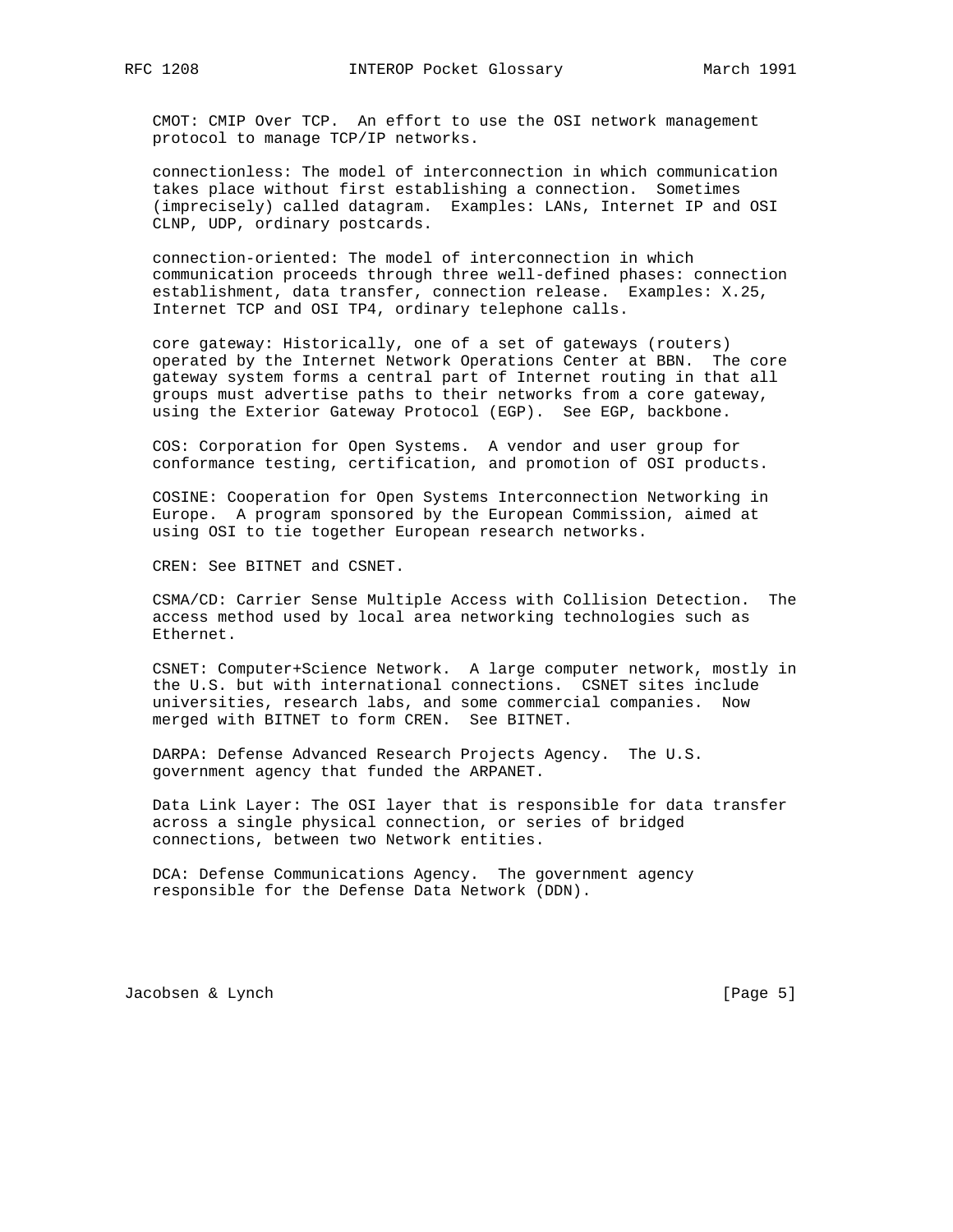DCE: Distributed Computing Environment. An architecture of standard programming interfaces, conventions, and server functionalities (e.g., naming, distributed file system, remote procedure call) for distributing applications transparently across networks of heterogeneous computers. Promoted and controlled by the Open Software Foundation (OSF), a consortium led by HP, DEC, and IBM. See ONC.

 DDN: Defense Data Network. Comprises the MILNET and several other DoD networks.

 DECnet: Digital Equipment Corporation's proprietary network architecture.

 DNS: Domain Name System. The distributed name/address mechanism used in the Internet.

 domain: In the Internet, a part of a naming hierarchy. Syntactically, an Internet domain name consists of a sequence of names (labels) separated by periods (dots), e.g., "tundra.mpk.ca.us." In OSI, "domain" is generally used as an administrative partition of a complex distributed system, as in MHS Private Management Domain (PRMD), and Directory Management Domain (DMD).

 dotted decimal notation: The syntactic representation for a 32-bit integer that consists of four 8-bit numbers written in base 10 with periods (dots) separating them. Used to represent IP addresses in the Internet as in: 192.67.67.20.

 DSA: Directory System Agent. The software that provides the X.500 Directory Service for a portion of the directory information base. Generally, each DSA is responsible for the directory information for a single organization or organizational unit.

 DUA: Directory User Agent. The software that accesses the X.500 Directory Service on behalf of the directory user. The directory user may be a person or another software element.

 EARN: European Academic Research Network. A network using BITNET technology connecting universities and research labs in Europe.

 EGP: Exterior Gateway Protocol. A reachability routing protocol used by gateways in a two-level internet. EGP is used in the Internet core system. See core gateway.

 encapsulation: The technique used by layered protocols in which a layer adds header information to the protocol data unit (PDU) from the layer above. As an example, in Internet terminology, a packet

Jacobsen & Lynch [Page 6]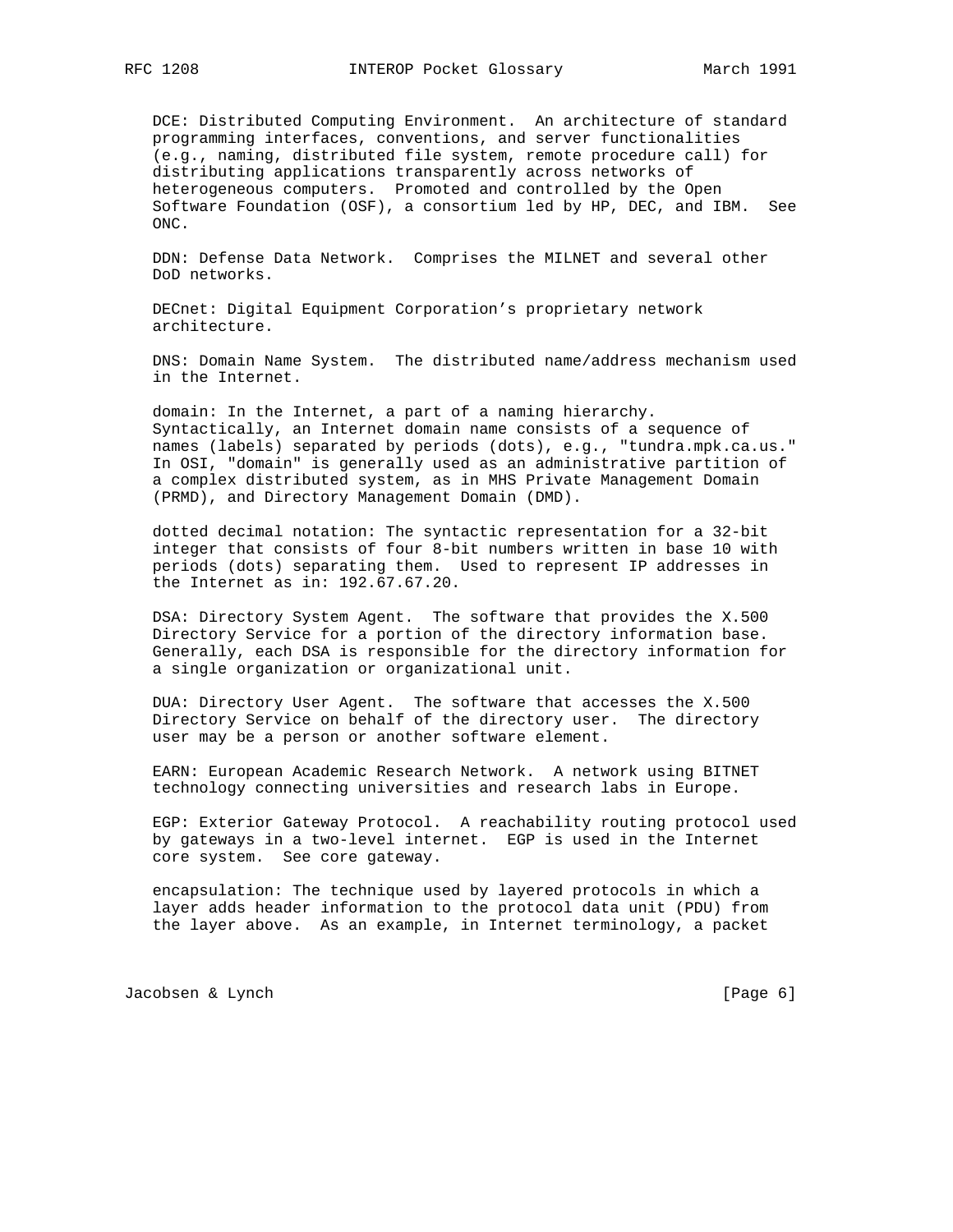would contain a header from the physical layer, followed by a header from the network layer (IP), followed by a header from the transport layer (TCP), followed by the application protocol data.

 end system: An OSI system which contains application processes capable of communicating through all seven layers of OSI protocols. Equivalent to Internet host.

 entity: OSI terminology for a layer protocol machine. An entity within a layer performs the functions of the layer within a single computer system, accessing the layer entity below and providing services to the layer entity above at local service access points.

 ES-IS: End system to Intermediate system protocol. The OSI protocol by which end systems announce themselves to intermediate systems.

EUnet: European UNIX Network.

EUUG: European UNIX Users Group.

 EWOS: European Workshop for Open Systems. The OSI Implementors Workshop for Europe. See OIW.

FARNET: Federation of American Research NETworks.

 FDDI: Fiber Distributed Data Interface. An emerging high-speed networking standard. The underlying medium is fiber optics, and the topology is a dual-attached, counter-rotating Token Ring. FDDI networks can often be spotted by the orange fiber "cable."

FIPS: Federal Information Processing Standard.

 flame: To express strong opinion and/or criticism of something, usually as a frank inflammatory statement in an electronic message.

 FNC: Federal Networking Council. The body responsible for coordinating networking needs among U.S. Federal agencies.

 fragmentation: The process in which an IP datagram is broken into smaller pieces to fit the requirements of a given physical network. The reverse process is termed reassembly. See MTU.

 FRICC: Federal Research Internet Coordinating Committee. Now replaced by the FNC.

 FTAM: File Transfer, Access, and Management. The OSI remote file service and protocol.

Jacobsen & Lynch [Page 7]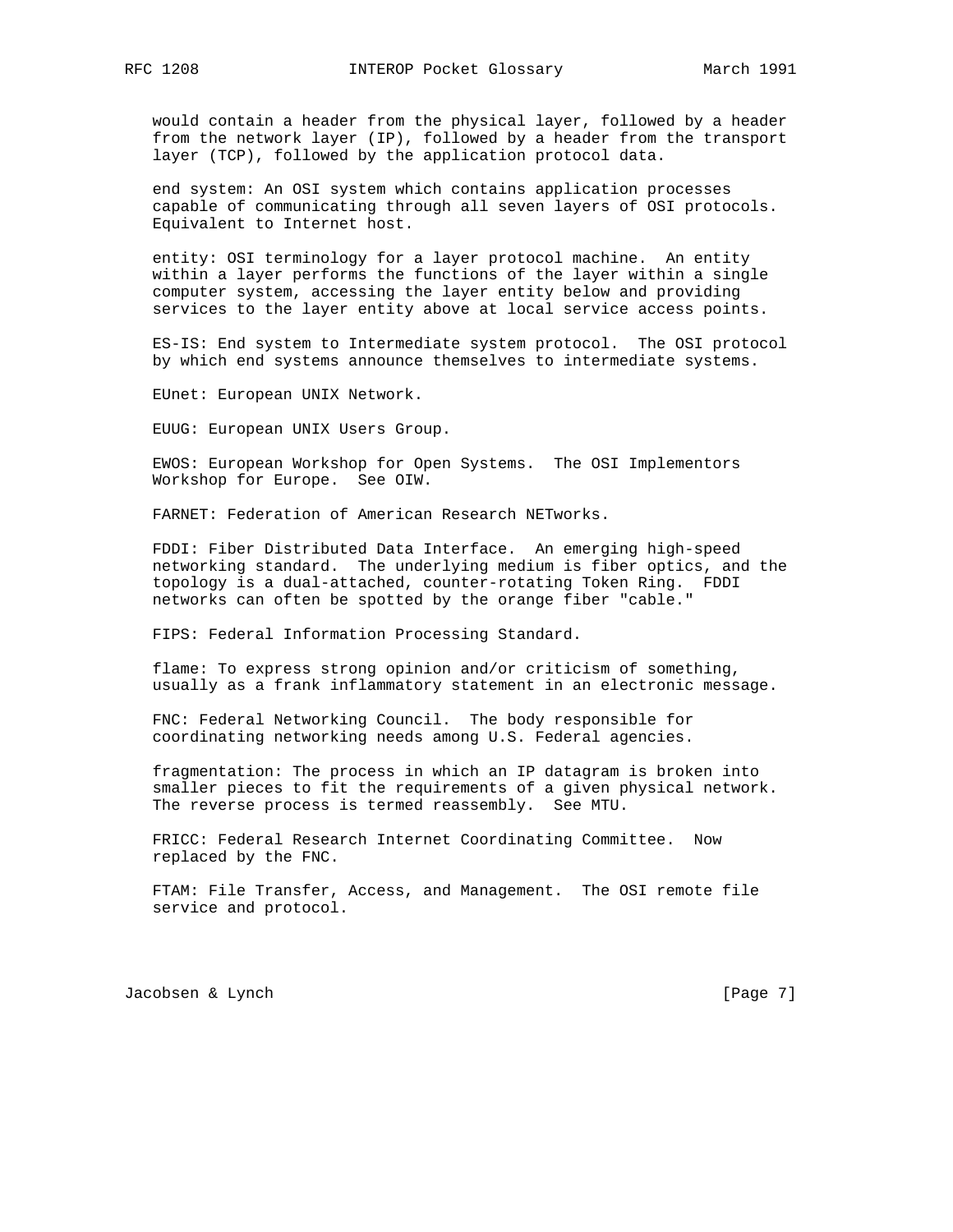FTP: File Transfer Protocol. The Internet protocol (and program) used to transfer files between hosts. See FTAM.

 gateway: The original Internet term for what is now called router or more precisely, IP router. In modern usage, the terms "gateway" and "application gateway" refer to systems which do translation from some native format to another. Examples include X.400 to/from RFC 822 electronic mail gateways. See router.

 GOSIP: Government OSI Profile. A U.S. Government procurement specification for OSI protocols.

 IAB: Internet Activities Board. The technical body that oversees the development of the Internet suite of protocols (commonly referred to as "TCP/IP"). It has two task forces (the IRTF and the IETF) each charged with investigating a particular area.

 ICMP: Internet Control Message Protocol. The protocol used to handle errors and control messages at the IP layer. ICMP is actually part of the IP protocol.

 IESG: Internet Engineering Steering Group. The executive committee of the IETF.

 IETF: Internet Engineering Task Force. One of the task forces of the IAB. The IETF is responsible for solving short-term engineering needs of the Internet. It has over 40 Working Groups.

 IGP: Interior Gateway Protocol. The protocol used to exchange routing information between collaborating routers in the Internet. RIP and OSPF are examples of IGPs.

 IGRP: Internet Gateway Routing Protocol. A proprietary IGP used by cisco System's routers.

 INTAP: Interoperability Technology Association for Information Processing. The technical organization which has the official charter to develop Japanese OSI profiles and conformance tests.

 intermediate system: An OSI system which is not an end system, but which serves instead to relay communications between end systems. See repeater, bridge, and router.

 internet: A collection of networks interconnected by a set of routers which allow them to function as a single, large virtual network.

 Internet: (note the capital "I") The largest internet in the world consisting of large national backbone nets (such as MILNET, NSFNET,

Jacobsen & Lynch [Page 8]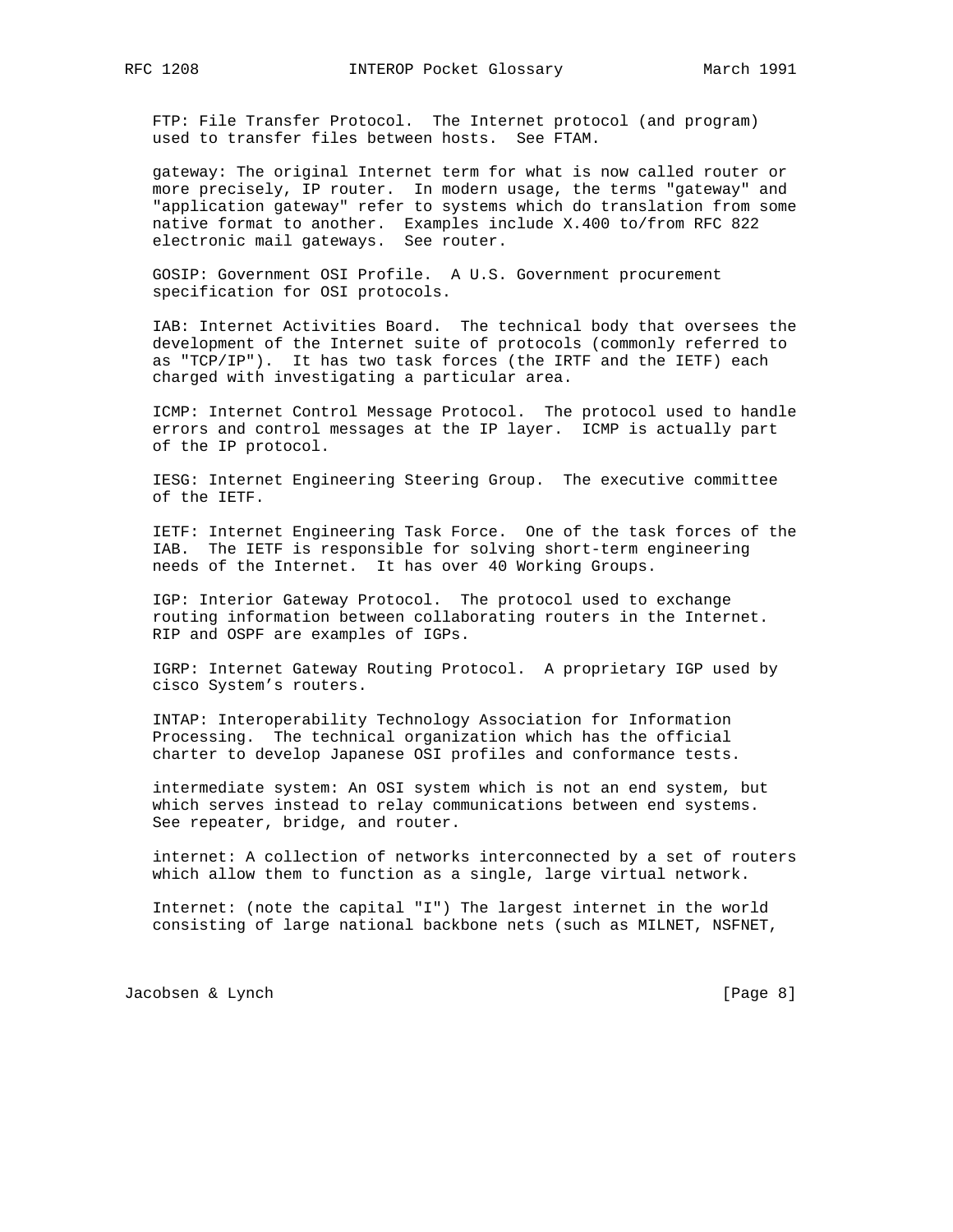and CREN) and a myriad of regional and local campus networks all over the world. The Internet uses the Internet protocol suite. To be on the Internet you must have IP connectivity, i.e., be able to Telnet to--or ping--other systems. Networks with only e-mail connectivity are not actually classified as being on the Internet.

 Internet address: A 32-bit address assigned to hosts using TCP/IP. See dotted decimal notation.

 IONL: Internal Organization of the Network Layer. The OSI standard for the detailed architecture of the Network Layer. Basically, it partitions the Network layer into subnetworks interconnected by convergence protocols (equivalent to internetworking protocols), creating what Internet calls a catenet or internet.

 IP: Internet Protocol. The network layer protocol for the Internet protocol suite.

 IP datagram: The fundamental unit of information passed across the Internet. Contains source and destination addresses along with data and a number of fields which define such things as the length of the datagram, the header checksum, and flags to say whether the datagram can be (or has been) fragmented.

 IRTF: Internet Research Task Force. One of the task forces of the IAB. The group responsible for research and development of the Internet protocol suite.

 ISDN: Integrated Services Digital Network. An emerging technology which is beginning to be offered by the telephone carriers of the world. ISDN combines voice and digital network services in a single medium making it possible to offer customers digital data services as well as voice connections through a single "wire." The standards that define ISDN are specified by CCITT.

 IS-IS: Intermediate system to Intermediate system protocol. The OSI protocol by which intermediate systems exchange routing information.

 ISO: International Organization for Standardization. You knew that, right? Best known for the 7-layer OSI Reference Model. See OSI.

 ISODE: ISO Development Environment. A popular implementation of the upper layers of OSI. Pronounced eye-so-dee-eee.

JANET: Joint Academic Network. A university network in the U.K.

JUNET: Japan UNIX Network.

Jacobsen & Lynch [Page 9]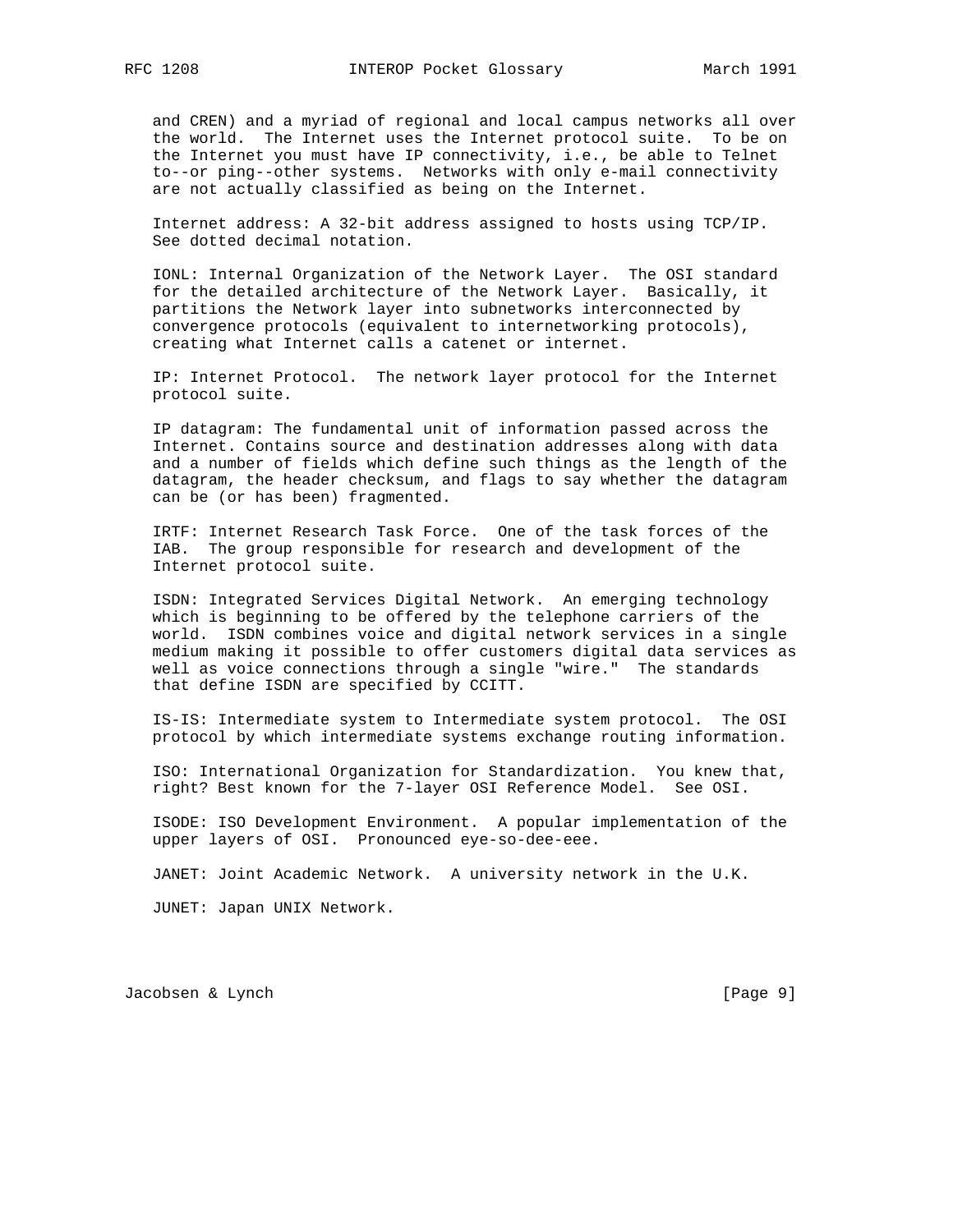KA9Q: A popular implementation of TCP/IP and associated protocols for amateur packet radio systems.

Kermit: A popular file transfer and terminal emulation program.

 little-endian: A format for storage or transmission of binary data in which the least significant byte (bit) comes first. See big-endian.

 mail exploder: Part of an electronic mail delivery system which allows a message to be delivered to a list of addressees. Mail exploders are used to implement mailing lists. Users send messages to a single address (e.g., hacks@somehost.edu) and the mail exploder takes care of delivery to the individual mailboxes in the list.

 mail gateway: A machine that connects two or more electronic mail systems (especially dissimilar mail systems on two different networks) and transfers messages between them. Sometimes the mapping and translation can be quite complex, and generally it requires a store-and-forward scheme whereby the message is received from one system completely before it is transmitted to the next system after suitable translations.

 Martian: Humorous term applied to packets that turn up unexpectedly on the wrong network because of bogus routing entries. Also used as a name for a packet which has an altogether bogus (non-registered or ill-formed) Internet address.

 MHS: Message Handling System. The system of message user agents, message transfer agents, message stores, and access units which together provide OSI electronic mail. MHS is specified in the CCITT X.400 series of Recommendations.

 MIB: Management Information Base. A collection of objects that can be accessed via a network management protocol. See SMI.

 MILNET: MILitary NETwork. Originally part of the ARPANET, MILNET was partitioned in 1984 to make it possible for military installations to have reliable network service, while the ARPANET continued to be used for research. See DDN.

 MTA: Message Transfer Agent. An OSI application process used to store and forward messages in the X.400 Message Handling System. Equivalent to Internet mail agent.

 MTU: Maximum Transmission Unit. The largest possible unit of data that can be sent on a given physical medium. Example: The MTU of Ethernet is 1500 bytes. See fragmentation.

Jacobsen & Lynch [Page 10]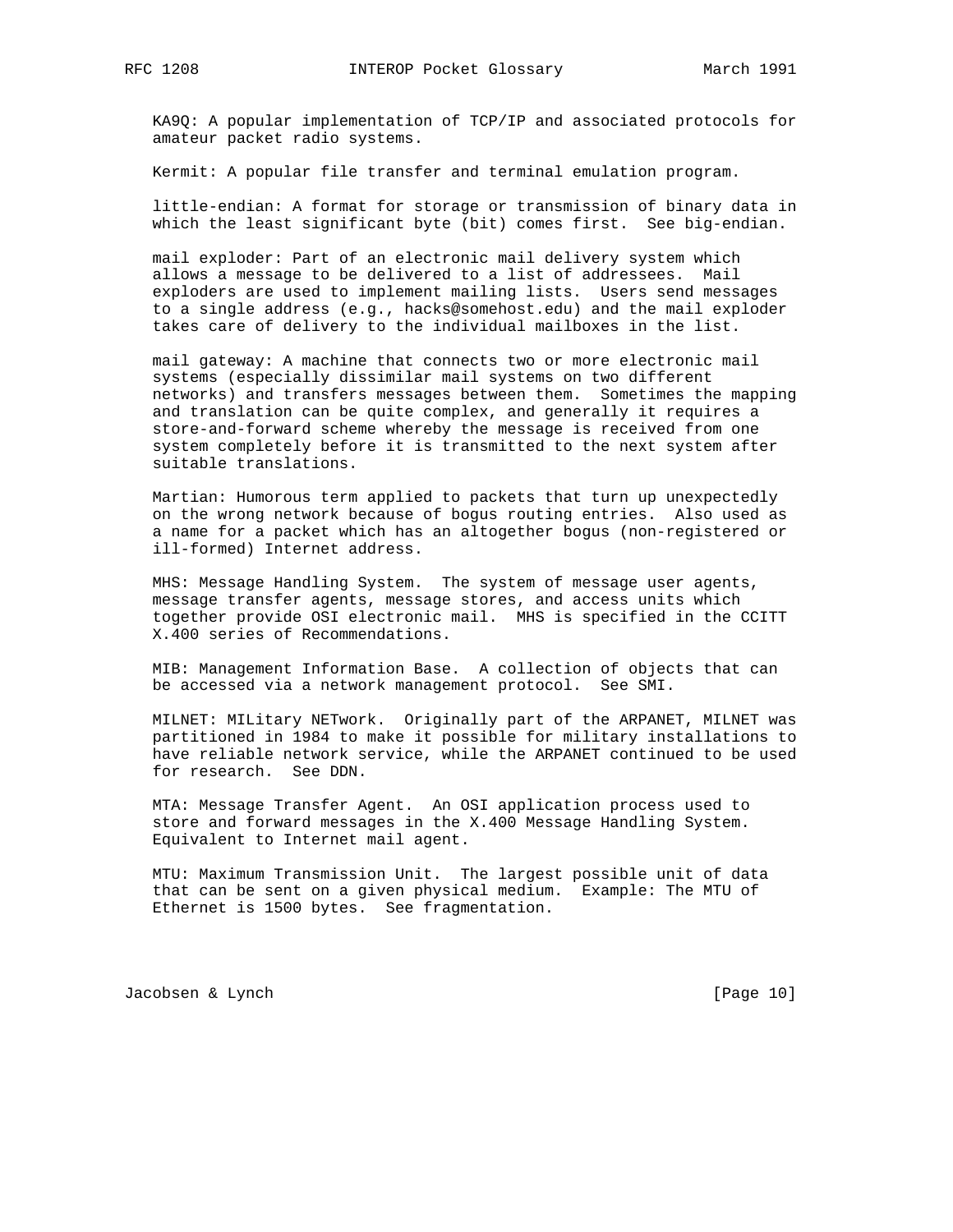multicast: A special form of broadcast where copies of the packet are delivered to only a subset of all possible destinations. See broadcast.

 multi-homed host: A computer connected to more than one physical data link. The data links may or may not be attached to the same network.

 name resolution: The process of mapping a name into the corresponding address. See DNS.

 NetBIOS: Network Basic Input Output System. The standard interface to networks on IBM PC and compatible systems.

Network Address: See Internet address or OSI Network Address.

 Network Layer: The OSI layer that is responsible for routing, switching, and subnetwork access across the entire OSI environment.

 NFS(R): Network File System. A distributed file system developed by Sun Microsystems which allows a set of computers to cooperatively access each other's files in a transparent manner.

 NIC: Network Information Center. Originally there was only one, located at SRI International and tasked to serve the ARPANET (and later DDN) community. Today, there are many NICs, operated by local, regional, and national networks all over the world. Such centers provide user assistance, document service, training, and much more.

 NIST: National Institute of Standards and Technology. (Formerly NBS). See OIW.

 NMS: Network Management Station. The system responsible for managing a (portion of a) network. The NMS talks to network management agents, which reside in the managed nodes, via a network management protocol. See agent.

 NOC: Network Operations Center. Any center tasked with the operational aspects of a production network. These tasks include monitoring and control, trouble-shooting, user assistance, and so on.

 NSAP: Network Service Access Point. The point at which the OSI Network Service is made available to a Transport entity. The NSAPs are identified by OSI Network Addresses.

 NSF: National Science Foundation. Sponsors of the NSFNET. NSFNET: National Science Foundation NETwork. A collection of local, regional, and mid-level networks in the U.S. tied together by a high-speed backbone. NSFNET provides scientists access to a number

Jacobsen & Lynch [Page 11]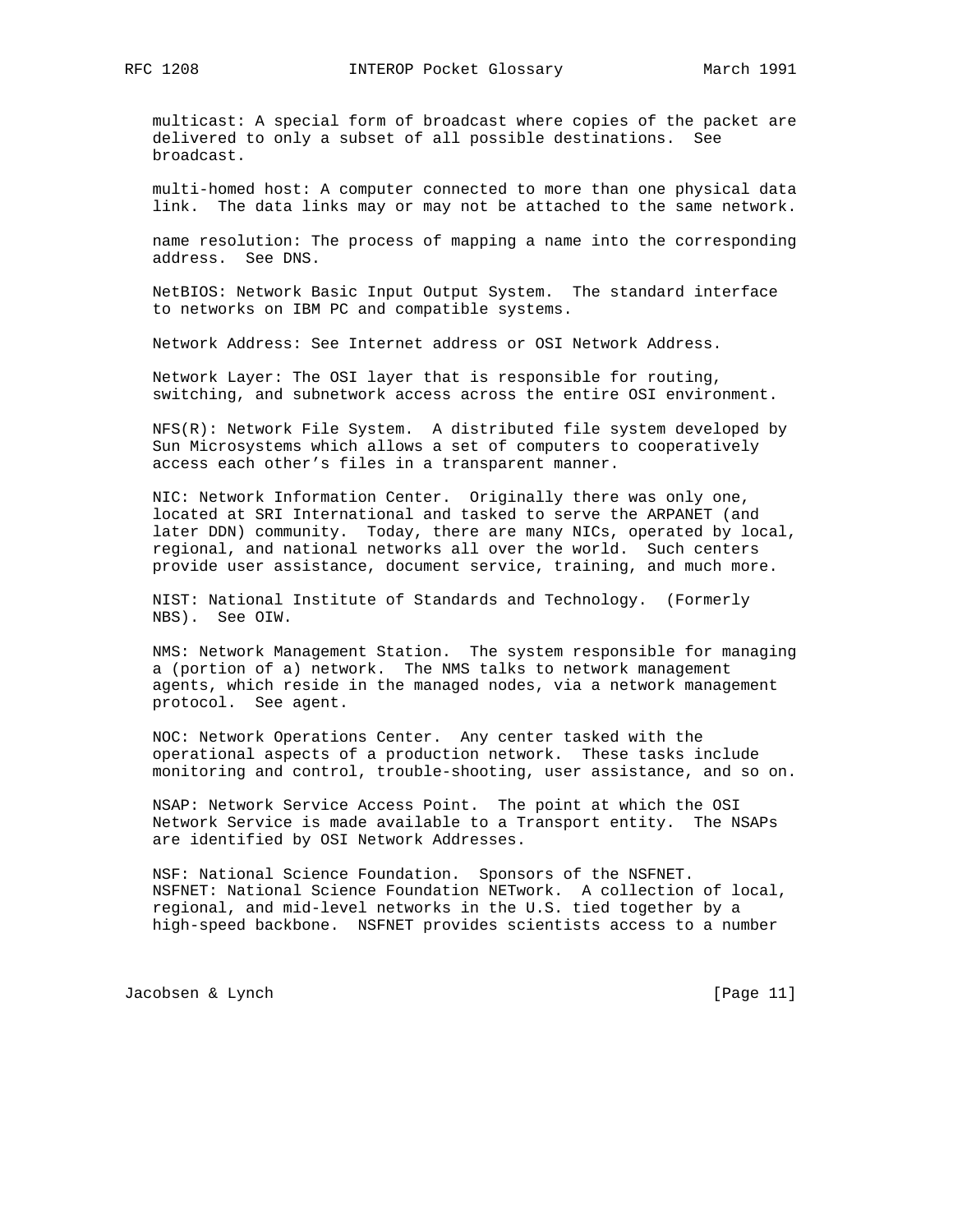of supercomputers across the country.

 OIW: Workshop for Implementors of OSI. Frequently called NIST OIW or the NIST Workshop, this is the North American regional forum at which OSI implementation agreements are decided. It is equivalent to EWOS in Europe and AOW in the Pacific.

 ONC(tm): Open Network Computing. A distributed applications architecture promoted and controlled by a consortium led by Sun Microsystems.

 OSI: Open Systems Interconnection. An international standardization program to facilitate communications among computers from different manufacturers. See ISO.

 OSI Network Address: The address, consisting of up to 20 octets, used to locate an OSI Transport entity. The address is formatted into an Initial Domain Part which is standardized for each of several addressing domains, and a Domain Specific Part which is the responsibility of the addressing authority for that domain.

 OSI Presentation Address: The address used to locate an OSI Application entity. It consists of an OSI Network Address and up to three selectors, one each for use by the Transport, Session, and Presentation entities.

 OSPF: Open Shortest Path First. A "Proposed Standard" IGP for the Internet. See IGP.

 PCI: Protocol Control Information. The protocol information added by an OSI entity to the service data unit passed down from the layer above, all together forming a Protocol Data Unit (PDU).

 PDU: Protocol Data Unit. This is OSI terminology for "packet." A PDU is a data object exchanged by protocol machines (entities) within a given layer. PDUs consist of both Protocol Control Information (PCI) and user data.

 Physical Layer: The OSI layer that provides the means to activate and use physical connections for bit transmission. In plain terms, the Physical Layer provides the procedures for transferring a single bit across a Physical Media.

 Physical Media: Any means in the physical world for transferring signals between OSI systems. Considered to be outside the OSI Model, and therefore sometimes referred to as "Layer 0." The physical connector to the media can be considered as defining the bottom interface of the Physical Layer, i.e., the bottom of the OSI

Jacobsen & Lynch [Page 12]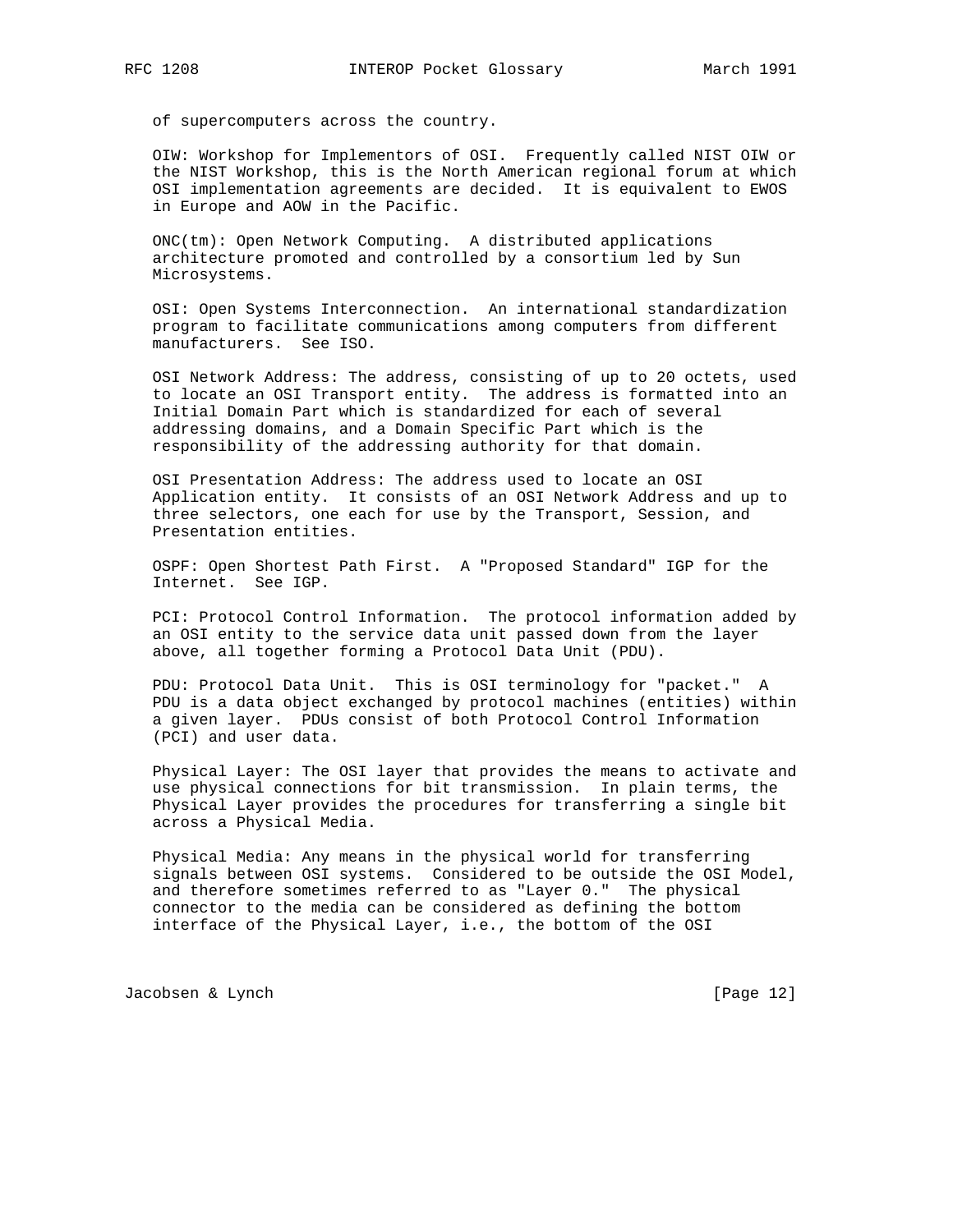Reference Model.

 ping: Packet internet groper. A program used to test reachability of destinations by sending them an ICMP echo request and waiting for a reply. The term is used as a verb: "Ping host X to see if it is up!"

 port: The abstraction used by Internet transport protocols to distinguish among multiple simultaneous connections to a single destination host. See selector.

 POSI: Promoting Conference for OSI. The OSI "800-pound gorilla" in Japan. Consists of executives from the six major Japanese computer manufacturers and Nippon Telephone and Telegraph. They set policies and commit resources to promote OSI.

 PPP: Point-to-Point Protocol. The successor to SLIP, PPP provides router-to-router and host-to-network connections over both synchronous and asynchronous circuits. See SLIP.

Presentation Address: See OSI Presentation Address.

 Presentation Layer: The OSI layer that determines how Application information is represented (i.e., encoded) while in transit between two end systems.

 PRMD: Private Management Domain. An X.400 Message Handling System private organization mail system. Example: NASAmail. See ADMD.

 protocol: A formal description of messages to be exchanged and rules to be followed for two or more systems to exchange information.

 proxy: The mechanism whereby one system "fronts for" another system in responding to protocol requests. Proxy systems are used in network management to avoid having to implement full protocol stacks in simple devices, such as modems.

 proxy ARP: The technique in which one machine, usually a router, answers ARP requests intended for another machine. By "faking" its identity, the router accepts responsibility for routing packets to the "real" destination. Proxy ARP allows a site to use a single IP address with two physical networks. Subnetting would normally be a better solution.

 PSN: Packet Switch Node. The modern term used for nodes in the ARPANET and MILNET. These used to be called IMPs (Interface Message Processors). PSNs are currently implemented with BBN C30 or C300 minicomputers.

Jacobsen & Lynch [Page 13]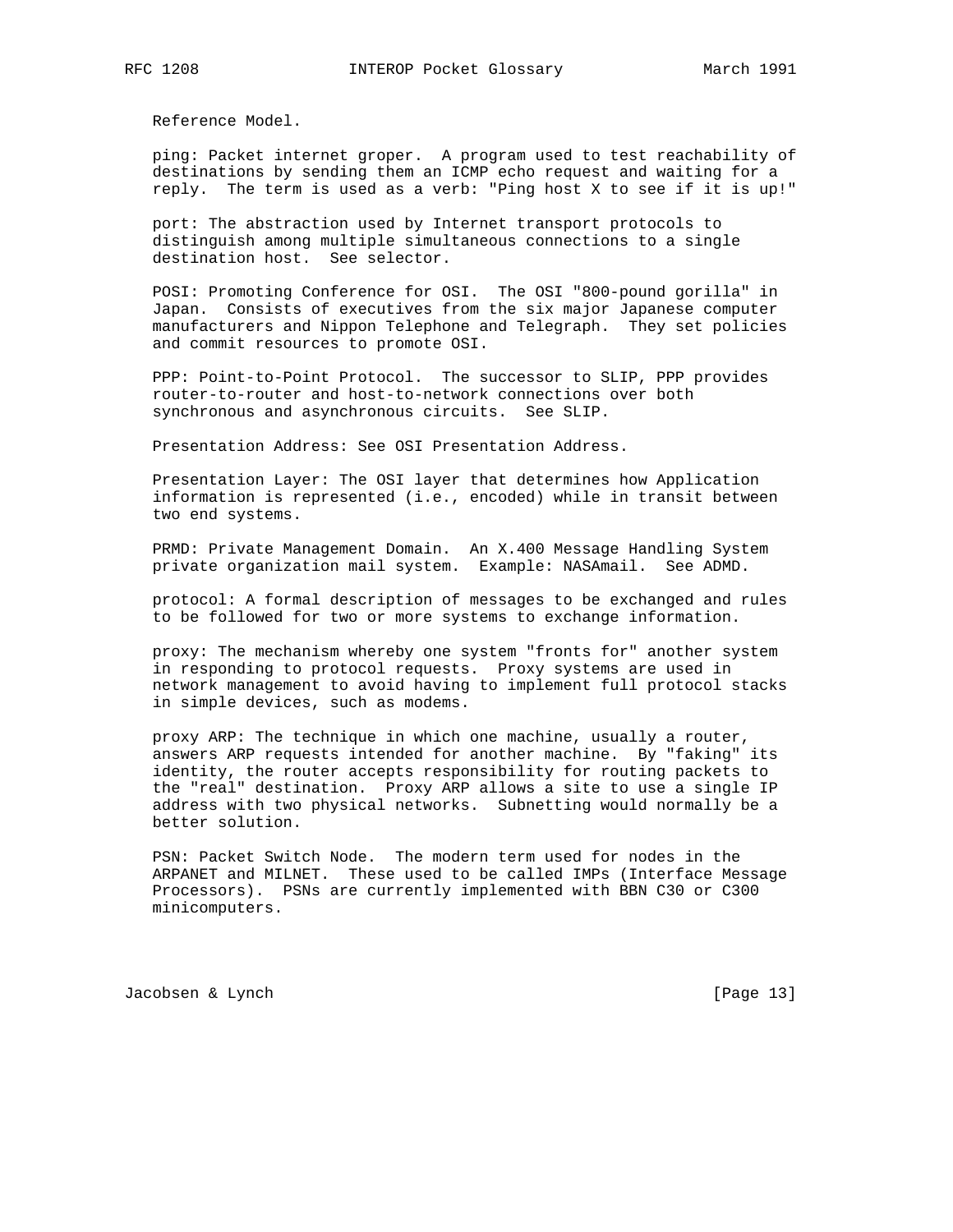RARE: Reseaux Associes pour la Recherche Europeenne. European association of research networks.

 RARP: Reverse Address Resolution Protocol. The Internet protocol a diskless host uses to find its Internet address at startup. RARP maps a physical (hardware) address to an Internet address. See ARP.

RBOC: Regional Bell Operating Company. See BOC.

 repeater: A device which propagates electrical signals from one cable to another without making routing decisions or providing packet filtering. In OSI terminology, a repeater is a Physical Layer intermediate system. See bridge and router.

 RFC: Request For Comments. The document series, begun in 1969, which describes the Internet suite of protocols and related experiments. Not all (in fact very few) RFCs describe Internet standards, but all Internet standards are written up as RFCs.

 RFS: Remote File System. A distributed file system, similar to NFS, developed by AT&T and distributed with their UNIX System V operating system. See NFS.

 RIP: Routing Information Protocol. An Interior Gateway Protocol (IGP) supplied with Berkeley UNIX.

 RIPE: Reseaux IP Europeenne. European continental TCP/IP network operated by EUnet. See EUnet.

 rlogin: A service offered by Berkeley UNIX which allows users of one machine to log into other UNIX systems (for which they are authorized) and interact as if their terminals were connected directly. Similar to Telnet.

 ROSE: Remote Operations Service Element. A lightweight RPC protocol, used in OSI Message Handling, Directory, and Network Management application protocols.

 router: A system responsible for making decisions about which of several paths network (or Internet) traffic will follow. To do this it uses a routing protocol to gain information about the network, and algorithms to choose the best route based on several criteria known as "routing metrics." In OSI terminology, a router is a Network Layer intermediate system. See gateway, bridge and repeater.

 RPC: Remote Procedure Call. An easy and popular paradigm for implementing the client-server model of distributed computing. A request is sent to a remote system to execute a designated procedure,

Jacobsen & Lynch [Page 14]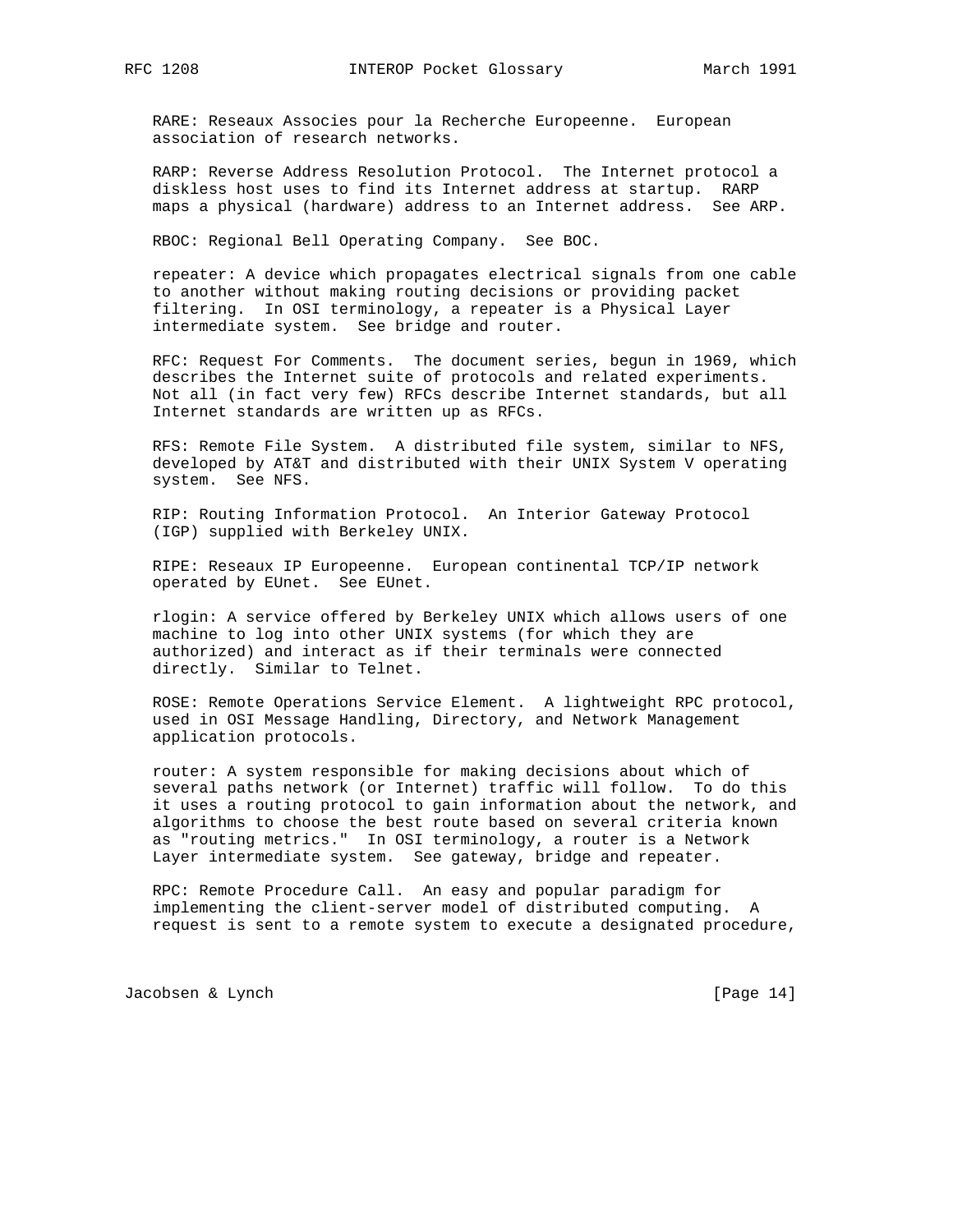using arguments supplied, and the result returned to the caller. There are many variations and subtleties, resulting in a variety of different RPC protocols.

 RTSE: Reliable Transfer Service Element. A lightweight OSI application service used above X.25 networks to handshake application PDUs across the Session Service and TP0. Not needed with TP4, and not recommended for use in the U.S. except when talking to X.400 ADMDs.

 SAP: Service Access Point. The point at which the services of an OSI layer are made available to the next higher layer. The SAP is named according to the layer providing the services: e.g., Transport services are provided at a Transport SAP (TSAP) at the top of the Transport Layer.

 selector: The identifier used by an OSI entity to distinguish among multiple SAPs at which it provides services to the layer above. See port.

 Session Layer: The OSI layer that provides means for dialogue control between end systems.

 SGMP: Simple Gateway Management Protocol. The predecessor to SNMP. See SNMP.

 SLIP: Serial Line IP. An Internet protocol used to run IP over serial lines such as telephone circuits or RS-232 cables interconnecting two systems. SLIP is now being replaced by PPP. See PPP.

 SMDS: Switched Multimegabit Data Service. An emerging high-speed networking technology to be offered by the telephone companies in the U.S.

 SMI: Structure of Management Information. The rules used to define the objects that can be accessed via a network management protocol. See MIB.

 SMTP: Simple Mail Transfer Protocol. The Internet electronic mail protocol. Defined in RFC 821, with associated message format descriptions in RFC 822.

 SNA: Systems Network Architecture. IBM's proprietary network architecture.

 SNMP: Simple Network Management Protocol. The network management protocol of choice for TCP/IP-based internets.

Jacobsen & Lynch [Page 15]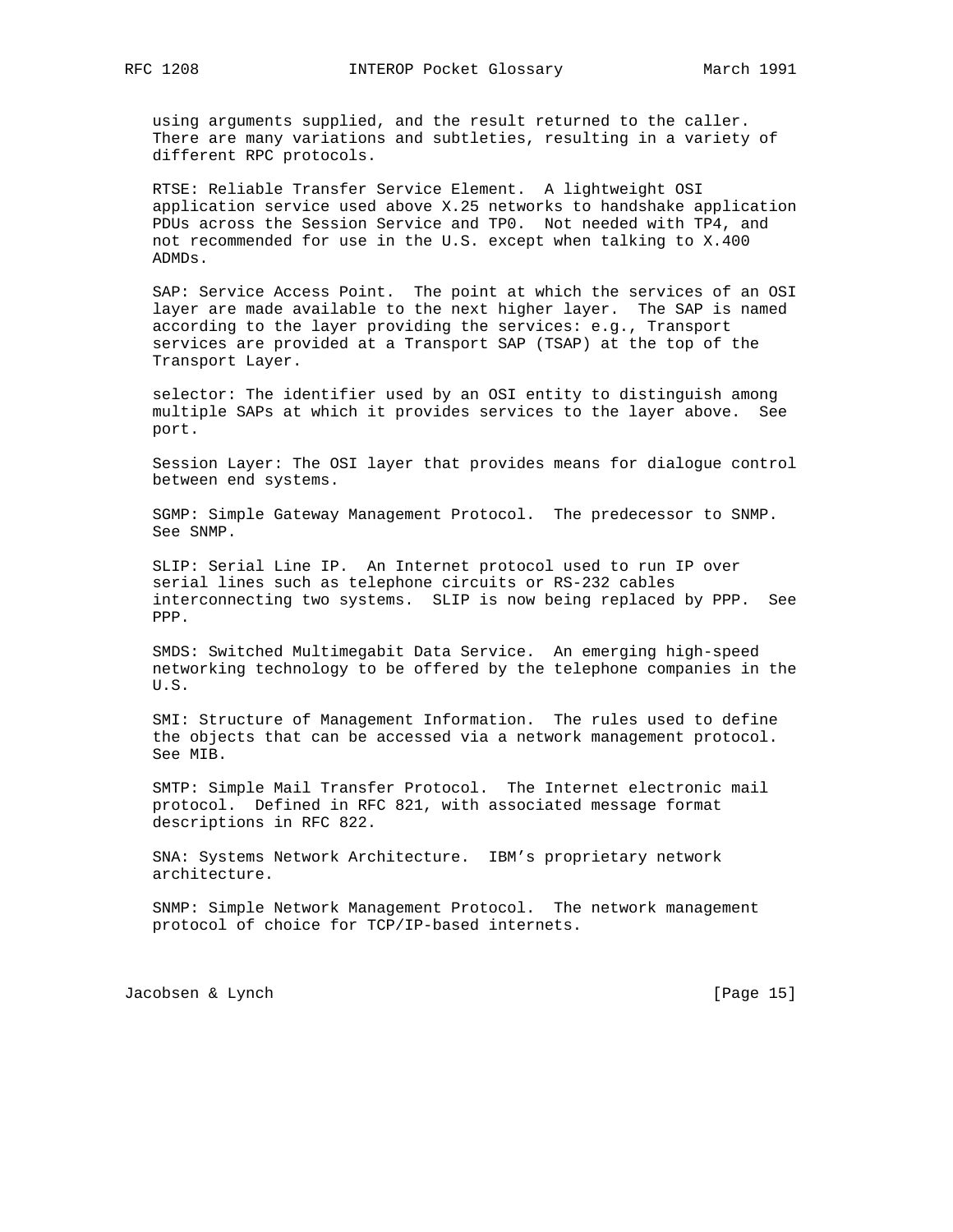SPAG: Standards Promotion and Application Group. A group of European OSI manufacturers which chooses option subsets and publishes these in a "Guide to the Use of Standards" (GUS).

 SQL: Structured Query Language. The international standard language for defining and accessing relational databases.

subnet mask: See address mask.

 subnetwork: A collection of OSI end systems and intermediate systems under the control of a single administrative domain and utilizing a single network access protocol. Examples: private X.25 networks, collection of bridged LANs.

 TCP: Transmission Control Protocol. The major transport protocol in the Internet suite of protocols providing reliable, connection oriented, full-duplex streams. Uses IP for delivery. See TP4.

 Telnet: The virtual terminal protocol in the Internet suite of protocols. Allows users of one host to log into a remote host and interact as normal terminal users of that host.

 three-way-handshake: The process whereby two protocol entities synchronize during connection establishment.

 TP0: OSI Transport Protocol Class 0 (Simple Class). This is the simplest OSI Transport Protocol, useful only on top of an X.25 network (or other network that does not lose or damage data).

 TP4: OSI Transport Protocol Class 4 (Error Detection and Recovery Class). This is the most powerful OSI Transport Protocol, useful on top of any type of network. TP4 is the OSI equivalent to TCP.

 transceiver: Transmitter-receiver. The physical device that connects a host interface to a local area network, such as Ethernet. Ethernet transceivers contain electronics that apply signals to the cable and sense collisions.

 Transport Layer: The OSI layer that is responsible for reliable end to-end data transfer between end systems.

 UA: User Agent. An OSI application process that represents a human user or organization in the X.400 Message Handling System. Creates, submits, and takes delivery of messages on the user's behalf.

 UDP: User Datagram Protocol. A transport protocol in the Internet suite of protocols. UDP, like TCP, uses IP for delivery; however, unlike TCP, UDP provides for exchange of datagrams without

Jacobsen & Lynch [Page 16]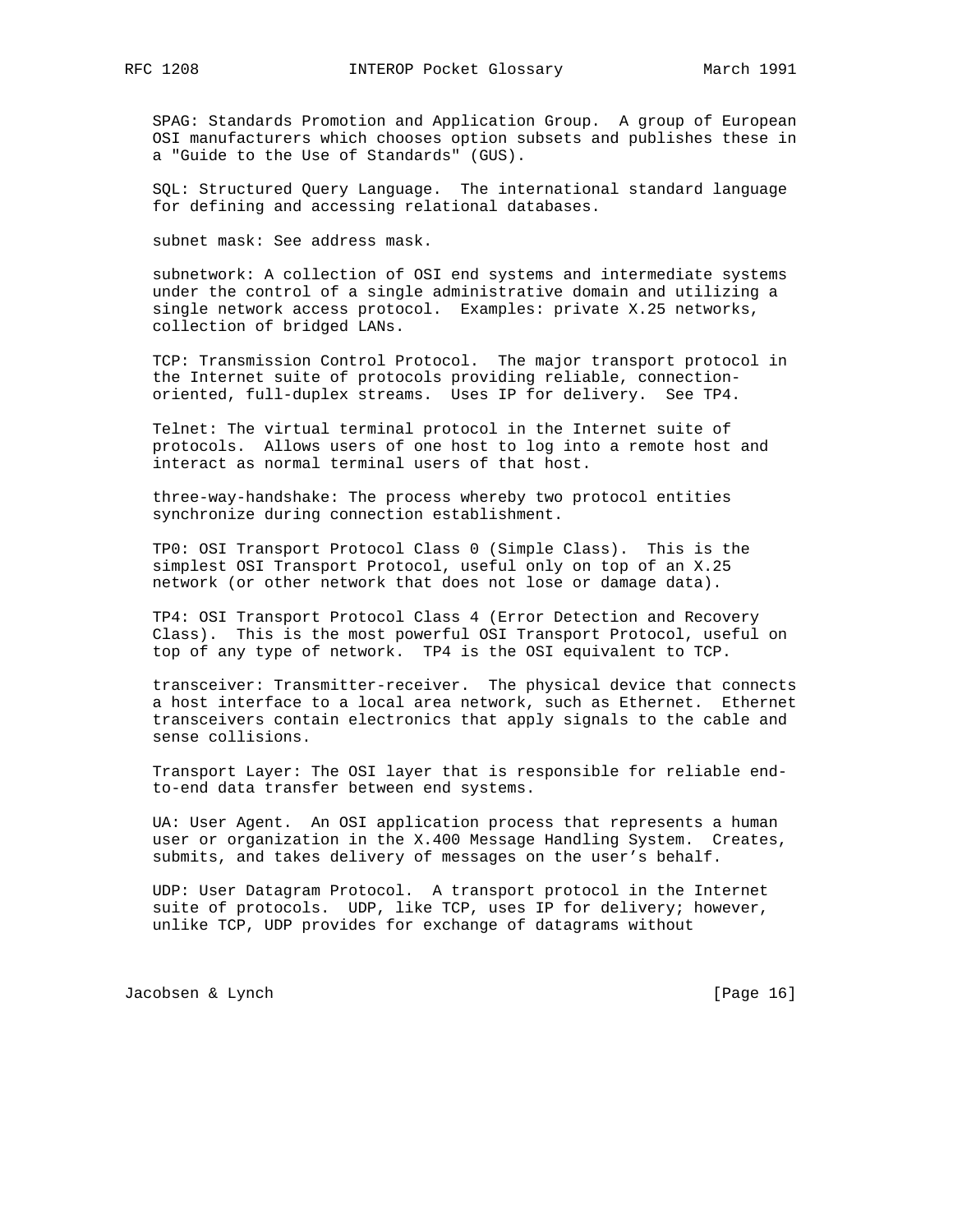acknowledgements or guaranteed delivery. See CLTP.

 UUCP: UNIX to UNIX Copy Program. A protocol used for communication between consenting UNIX systems.

 XDR: eXternal Data Representation. A standard for machine independent data structures developed by Sun Microsystems. Similar to ASN.1.

 X/Open: A group of computer manufacturers that promotes the development of portable applications based on UNIX. They publish a document called the X/Open Portability Guide.

 X Recommendations: The CCITT documents that describe data communication network standards. Well-known ones include: X.25 Packet Switching standard, X.400 Message Handling System, and X.500 Directory Services.

 The X Window System (TM): A popular window system developed by MIT and implemented on a number of workstations.

For More Information

 As indicated in the introduction, this is only a partial list of words from the world of interoperability. Yes, you're right, we didn't list "interoperability" because the jury is still out on exactly what it means, and we invite you to suggest a definition.

 To learn more about these topics, consult the books, standards documents, bibliographies, periodicals, mailing lists, etc. listed in "Information Sources" in the December 1989 issue of ConneXions--The Interoperability Report.

Security Considerations

Security issues are not discussed in this memo.

Jacobsen & Lynch [Page 17]